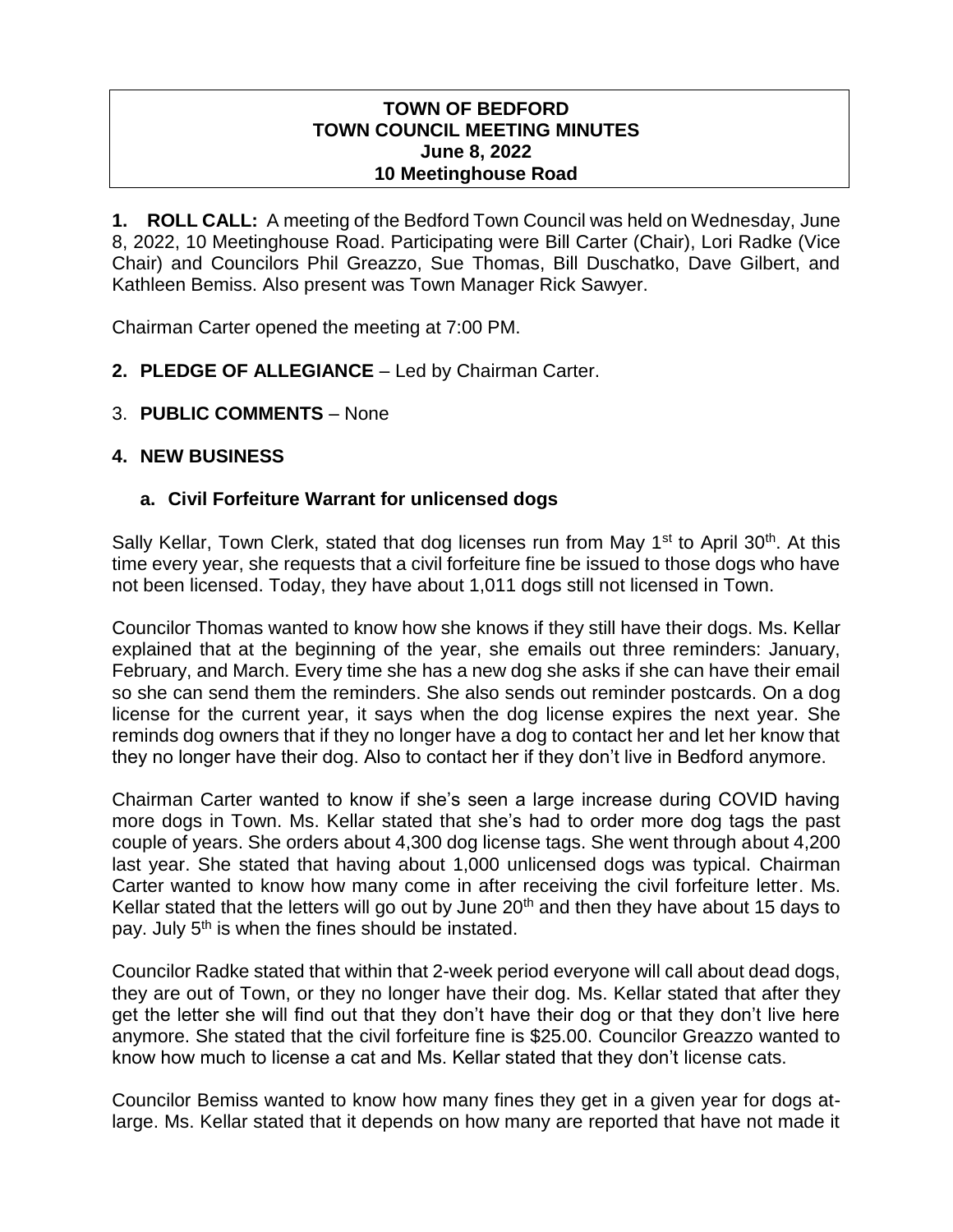back to their owners. She has seen quite a few running at-large since the new animal control officer has come on board. Councilor Bemiss wanted to know if the purpose of the license was so if they get out people return them. Ms. Kellar stated yes, but in the State the dogs are also supposed to have their rabies vaccination; it protects not just the dog but every human and animal around the dog as well. They've been licensing dogs in NH for hundreds of years. Councilor Radke stated that its revenue for the State. Ms. Kellar stated that they have a book in the Town Office from the late 1800's. A female dog was \$5 and a male dog was \$2. Our current fees are \$7.

> **MOTION by Councilor Gilbert that the Bedford Town Council, pursuant of RSA 466:14, authorize the Town Clerk and Animal Control Officer, on behalf of the Town Council, to send civil forfeiture letters and collect civil forfeiture fines to all dog owners of Bedford who have not licensed their dog as of July 5, 2022. Seconded by Councilor Duschatko. Vote taken – Motion Passed – 6-1 (Greazzo-nay).**

### **b. Transfer Station hours of operation**

Jeff Foote, Public Works Director, stated that he was seeking approval to modify the Saturday hours of operation at the Transfer Station, which were currently 8:30 – 5:00. The other hours of operation: Tuesday, 7:00 – 5:00, Wednesday, 8:30 – 5:00, Thursday, 8:30 – 7:00, and Friday, 8:30 – 5:00.

Mr. Foote thought they could offer better service by opening at 6:30 and closing at 3:00 on Saturdays. He referred to a graph showing volume of traffic. It spikes at 8:30 lasting until noon, bumping up a bit, lags and at 5:00 they get a spike. They thought if they modify the hours to 6:30 – 3:00 they would have more consistent volumes throughout the day. He also thought it would be beneficial to the employees based on conversations he's had. Currently they are down an assistant foreman and another employee just left. They are budgeted for 4.5 and they are down to 3, and they have to backfill it. They are always backfilling the Transfer Station. A lot of times it's the occupation and a lot of times it's the hours. On Tuesdays, 2 are 7:00-3:30, 2 are 8:30 -5:00; Wednesday everybody is 8:30 – 5:00; Thursday 2 are 8:30 – 5:00, 2 are 10:30 – 7:00; Friday, everybody is 8:30 – 5:00 and Saturday is the same. Saturday is a big impact to families. He thought by closing at 3:00, folks could get out and spend a part of the day with their family. They have all told him it would be a blessing if they were able to close at 3:00 on Saturdays.

Mr. Foote pointed out that they were open 46 hours a week. A chart in the staff report showed when other communities are open and Bedford's Transfer Station was open as long as any other community. Councilor Duschatko stated that he was confused reading the graph. He wanted to know if they get 200 people an hour. Mr. Foote stated they divide everything by 2, in and out. The graph show total volumes crossing the counter.

Chairman Carter wanted to know if they were going to have the big sign at the entrance saying what the change would be. Mr. Foote stated that they were going to have signs, social media, message boards, and Nixles. They are proposing to have the first Saturday on June  $25<sup>th</sup>$ , which was also Hazardous Household Waste Day, which is  $8:30 - 3:00$ .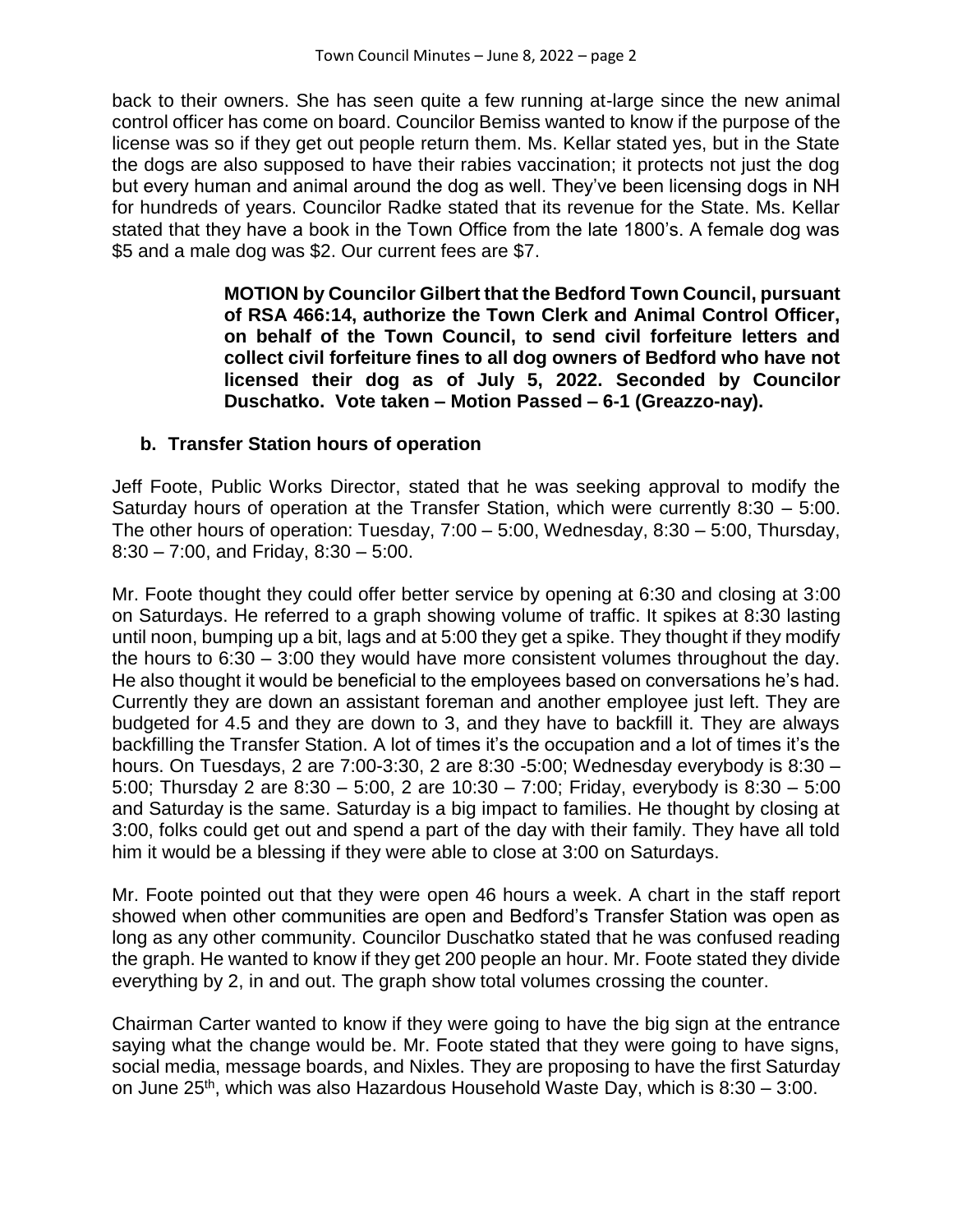Councilor Duschatko wanted to know if they talked to any of the users. Mr. Foote stated that they are the face of the community and have interactions. People are there in the morning and want to get rid of their. If they opened it earlier, he thought it would induce more people to be there early. They are proposing for Saturdays at first and then he'd like to come back and see and look at some other dates as well. Councilor Duschatko stated that he wasn't thinking so much in the morning, he wanted to know if anybody would have any serious problems with having the afternoon shortened. Mr. Foote stated that he didn't see how the condition was that much different from other uses in society.

Councilor Radke stated that if they open up early, instead of having a line, it would be a bell curve and Mr. Foote stated that that's what they were looking for. There is always a rush at the end of the day whether its 5:00 or 7:00, and he didn't see it any different on a Saturday when it's 3:00. He's hoping that curve was a little bit smoother. That's the goal.

Chairman Carter wanted to know if this would be a test period and then they would review it in six months. Mr. Foote stated that his staff report stated that he would like to come back in September and have a conversation.

Councilor Thomas thought this wasn't just for the summer. Mr. Foote pointed out the inconsistency on Thursday nights. Councilor Greazzo mentioned that he said not many people know that it's open that late on a Thursday. Maybe it's not being advertised as well. Mr. Foote thought it was because of the inconsistencies.

Mr. Foote thought they had to look at the community and the users, but they also need to look at the employees and that's a large reason why he's there. It's a constant struggle to find people to work at the Transfer Station and it's becoming more difficult by the day. Councilor Greazzo wanted to know if they were part-time or full-time. Mr. Foote stated that there were 4 full-time budgeted and 1 part-time. Councilor Greazzo wanted to know if they reduce the hours if there would still be full-time employees. Mr. Foote stated yes. Mr. Sawyer stated that they weren't reducing the hours; it's a shift of the hours, not a reduction of hours. Mr. Foote thought they had to recognize that the current schedule and the expectations for the employees were a concern.

Councilor Bemiss wanted to know if it would be possible just to hire people to work on Saturday. Mr. Foote stated that their current part-time position had been vacant for 6 months and that's exactly what it's for. It's for Tuesdays and Saturdays. If someone applied and said Saturday only they would hire them. You can't get people. Councilor Bemiss was concerned about changing the hours on Saturday, because that's the day people do their yard work and they run to the Transfer Station at 4:45, because they've been out all day. They educate people to let people know that it is closing at a different time. Chairman Carter stated that if they don't do it, they won't whether it will work or not.

Councilor Bemiss wanted some mechanism where the residents could provide feedback on whether or not it is a hardship for them, or it's working, they love it, they don't love it. Mr. Foote agreed. From working with the Town for 19 years, he thought when people were satisfied or happy they don't generally hear from them. If people aren't, you hear from them. He would expect that if there was a lot of heartburn they will hear.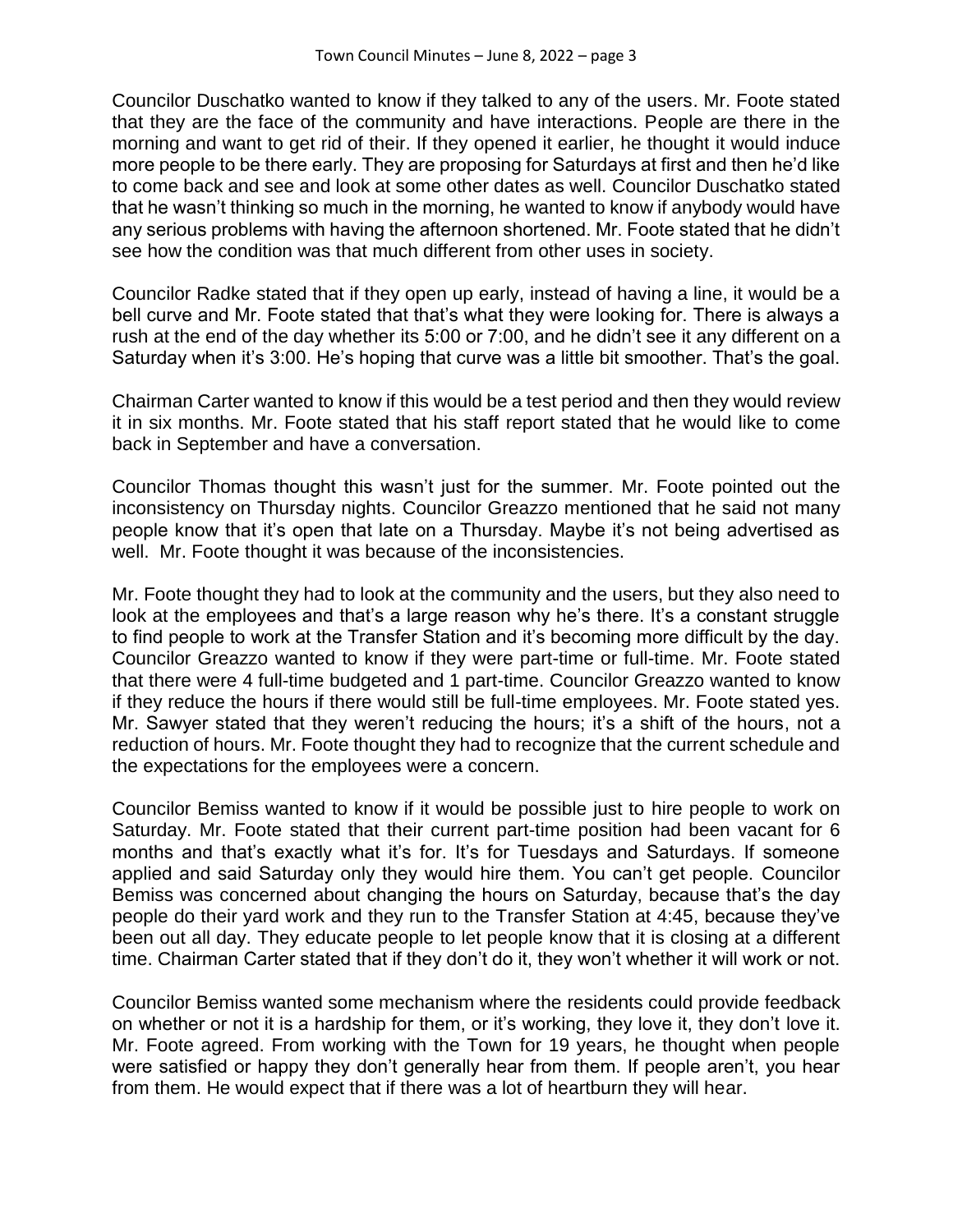Mr. Foote stated that trucking is short staffed. Over Memorial Day weekend, they were open Saturday and got bombarded. The trucking company that trucks out on Mondays was closed on Monday and they weren't there until Tuesday. For a few hours there was material on the floor and that was unacceptable. What was thrown on his desk today was they would like to close Tuesday, July  $5<sup>th</sup>$ , and then a reminder that on Saturday September 3<sup>rd</sup>, the 2 out of 3 employees that they have that are full-time there, 1 is at a wedding and 1 is elsewhere, so they would be looking to close that Saturday, Sunday and Monday, Labor Day and July 4<sup>th</sup> weekend Sunday, Monday and Tuesday.

> **MOTION by Councilor Gilbert that the Bedford Town Council modify the Saturday Transfer Station hours from 8:30am-5pm to 6:30am-3pm beginning June 25, 2022 with a review with the Council in September 2022. Seconded by Councilor Radke. Vote taken –Motion Passed–7-0.**

### **c. Appointment to Boards & Commissions**

Councilor Radke stated that they interviewed a candidate this evening for Planning Board.

**MOTION by Councilor Radke that the Bedford Town Council appoint Matt Nichols as a regular member of the Planning Board with a term to expire in 2024 and appoint Christopher Swiniarski as an alternate member of the Planning Board with a term to expire in 2024. Seconded by Councilor Thomas. Vote taken – Motion Passed – 7-0.**

#### **d. Other New Business**

#### **5. OLD BUSINESS**

#### **a. Transfer Station Solar & 3-Phase Power Proposal**

Jeff Foote, Public Works Director, referred to a map on the screen showing where a proposed solar array would be, which would generate enough electricity to supply all Bedford municipal operations.

Mr. Foote stated that in December 2018 the Energy Commission developed an RFP to land lease the Town owned locations for a solar array. They got a proposal a day late. On March 6<sup>th</sup>, they thought maybe the person or the company would be interested again and he went out to bid for the same proposal and they received one proposal back. The 3-phase that is not currently available at the Transfer Station was the deal breaker. Chris Bandazian, 19 Greeley Hill Road and Energy Commission Vice Chair stated that it was also contingent on increasing the net metering cap, which has since been increased.

Mr. Foote stated that in May 2020, the Department wanted to understand what the cost would be to extend the 3-phase power to the Transfer Station. They received an estimate from both Consolidated Communications and Eversource who told them it was \$500k. They told them to advance it, they would need a \$10k retainer, which they did and it was signed in February 2021. In May 2021, the Town/Department applied for a \$500k Congressional Direct Spending grant from the Federal government and received support letters from many in the community. On May 21<sup>st</sup> the Town sent an application for the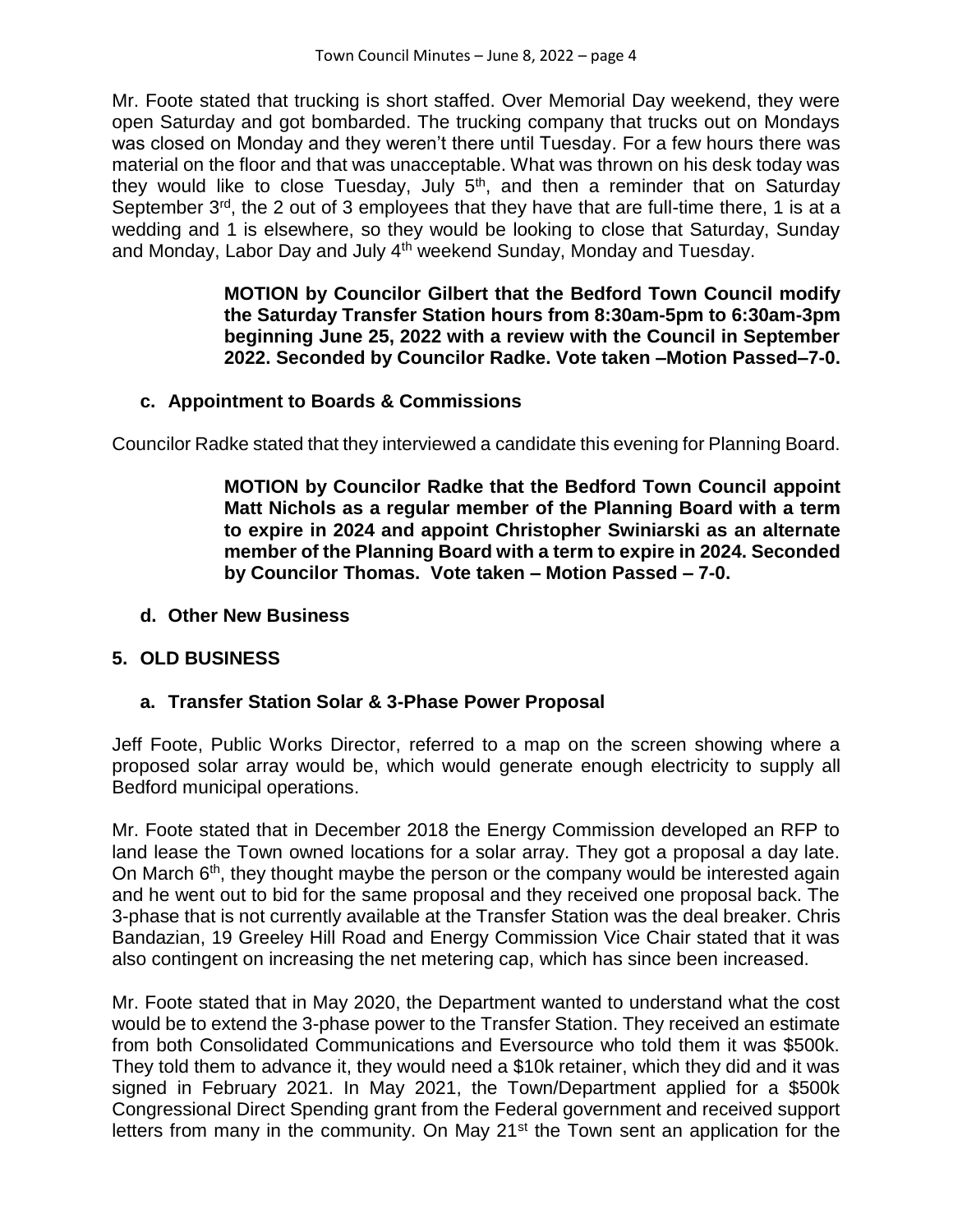Direct Spending request to Senator Shaheen's office. On June  $7<sup>th</sup>$ , they received the Eversource system impact study and who then quoted the cost to extend 3-phase power was \$1.48m. In October 2021, they pursued Eversource to provide a more detailed engineering design. In December, they got a quote of \$910k, but didn't include the poles. At that point, they revised the proposal for the landfill to show what would be occurring. *(He referred to the screen, which showed the current configuration today).* At that point, they had a cost from a consultant, which included the Town's share of the utility interconnection. Eversource needed a commitment from the Town to advance it to a position where they could build it. They had to provide a \$37,500 deposit to find out what the price would be. It was full refundable provided that they give them an answer no later than June 17, 2022 or cancel the agreement, whichever way the Town decided to go. In March 2022, the Town received a letter from Senator Shaheen's office noticing them that the \$500k grant request was included in the Federal earmark. On March  $16<sup>th</sup>$ , the Town notified Eversource that they had the potential for the \$500k, but the Town Council was still up in the air and were going through a few iterations trying to determine what the best path forward was. On May 5<sup>th</sup>, the Town received a notice from the Department of Energy who was going to oversee the grant application and the dispersing of funds for the project and they wanted a 1-page summary. They supplied that on May  $19<sup>th</sup>$ . On May  $31<sup>st</sup>$ , the Town received notice from the Department of Energy that they had 30 days to complete the formal application for a grant, which is a 50/50 match.

Mr. Foote stated that he and Mr. Sawyer had some discussion yesterday about what the best path forward was. The facilities and the Police station and Fire station was a priority. At the same time, the Federal government is giving them 30 days to submit an application. They visited a Westborough, MA recycling/MSW multifaceted facility. They can make the electrical compactors work, which is another \$500k in addition to this. They discussed that maybe the best path forward was to tell Eversource no, but this is the path that they may want to take forward and possibly put it out as a warrant article in the spring. He's looking for guidance on if the Council wants to follow-up and have this at some point or was it something they weren't interested in. They were prepared for either alternative.

Councilor Greazzo wanted to clarify that when they initially approached Eversource they were at \$500k to bring in 3-phase power and then the next year it was \$1.5m and he wanted to know why. Mr. Foote thought that the person that supplied that estimate was based on a lineal foot. It wasn't engineered; it was a very rogue estimate. They didn't include a lot of switches and different things that are necessary to include in that. The second person provided the  $2<sup>nd</sup>$  estimate, which was much more detailed, but they included making improvements not only on Chubbuck Road, but to their facilities in Manchester. When they got to the 3<sup>rd</sup> estimate, they removed many of those action items off of their substation in Manchester. Mr. Bandazian explained that this area was served by the Rimmon substation and so they have to look at what the line capacity is there and what demands for other solar projects are made on that capacity. There were rough estimates and then a much more refined what upstream improvements, if any, were needed and those were pretty much ruled out.

Councilor Thomas stated that although she thought this was a really good project, she believed that at their last meeting that all seven of them committed to the facilities and going forward with that. Right now she didn't think they could give up \$500k to this project with things on the line with the facilities project.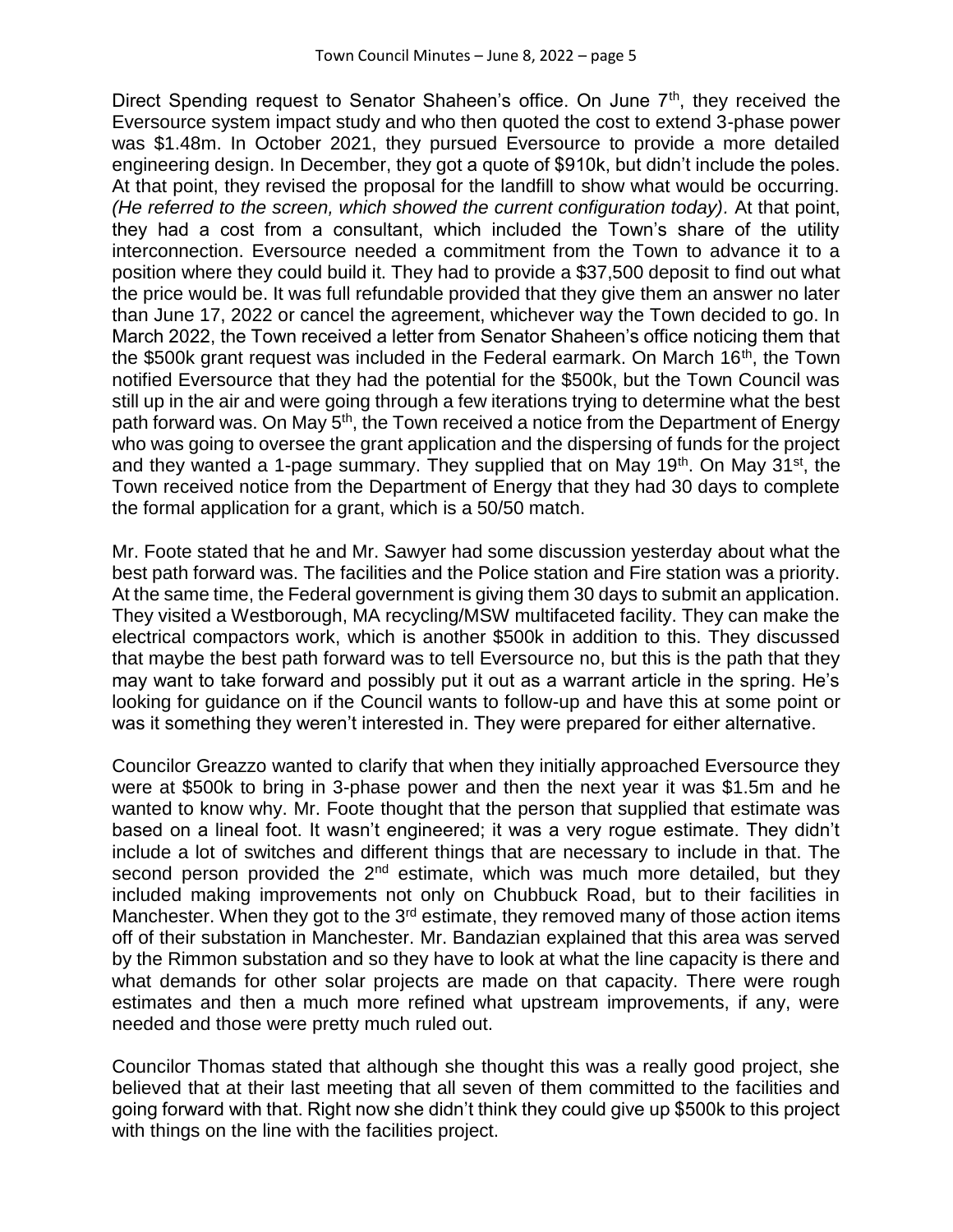Councilor Radke wanted to know if there were any line items where they could find \$500k. Mr. Sawyer stated that at year's end they were typically able to have some savings. He has concerns that they don't have the Federal funds in hand and they need to have a commitment to Eversource this month. He's trying to commit \$910k with \$500k as an IOU coming to them. He doesn't know when that's going to be here, so he didn't know how he commits that to Eversource. As Mr. Foote stated they have to file another application and they don't know how long that was going to take or what the process was for that. Eversource's guaranteed maximum price expires in a couple of weeks. If they had the Federal money in hand he thought it would be a lot easier for him to tell them yes, let's come up with a plan to find the other \$500k, either ARPA money or a combination of Capital Reserves and operating funds. Councilor Radke clarified that they got the grant. Mr. Sawyer stated but when is the money in hand and when does he have to pay Eversource. Councilor Radke wanted to know if they had that conversation with Eversource and were they willing to do it and wait. Mr. Sawyer thought that's part of what they need to talk about. Either asking Eversource to extend their price for some more time until they can get a guarantee as to when the Federal money was coming in or when they can have a better determination collectively as to where their financial was with ARPA funds, facility projects and year-end potential appropriations. That's why they started talking about another way to pursue this project in the future if it doesn't work tonight. Maybe collectively they put it together as a warrant article for the whole entire thing including the \$500k they hope to get from the Federal government as a potential offset to the bottom line number. He believes in the project and believes 3-phase power was the better solution for the Transfer Station long-term.

Councilor Gilbert stated that he liked the project and eventually it should be done. He agreed about putting it on the ballot as a warrant article. His issue was the money they need for the facilities. Also, it says, 'This CDS requests would enable the complete design, engineering, permitting, procurement, construction and interconnection of a 1.04 MW net metered solar array.' That's why they were getting the \$500k from the government. If they take that \$500k, that means they have to go all the way and do the solar also; it's not just the 3-phase. Mr. Bandazian stated that that was not correct. Mr. Foote stated that if they looked at the application and all the communication, it identifies for the 3-phase power to get to it for the future development of electrical compactors and solar.

Councilor Duschatko stated that he's not denying that's how they proposed it, but wanted to know where they came up with that language. Mr. Foote stated that they'll follow up with them and if they say it's for that then they are on to the next project. Councilor Gilbert stated that he's not against it, he just wanted to make sure that if they were going to get \$500k, they use it for what they are supposed to use it for. He thought they should put it in front of the voters as a warrant article.

Councilor Duschatko agreed, but thought it needed more analysis. They were combining both the trash compactor with a solar system and they were two different beings and happen to both require 3-phase power. He thought they needed to make their argument and present it to the voters. He didn't think any of them had enough information that they could rely on to make a decision. They could probably make a recommendation at some point down the road, but until they have firm facts. Just the fact that they had a bid a year before for half a million dollars for 3-phase power that almost triple in that period of time and all this other stuff. It's a loosey-goosey deal.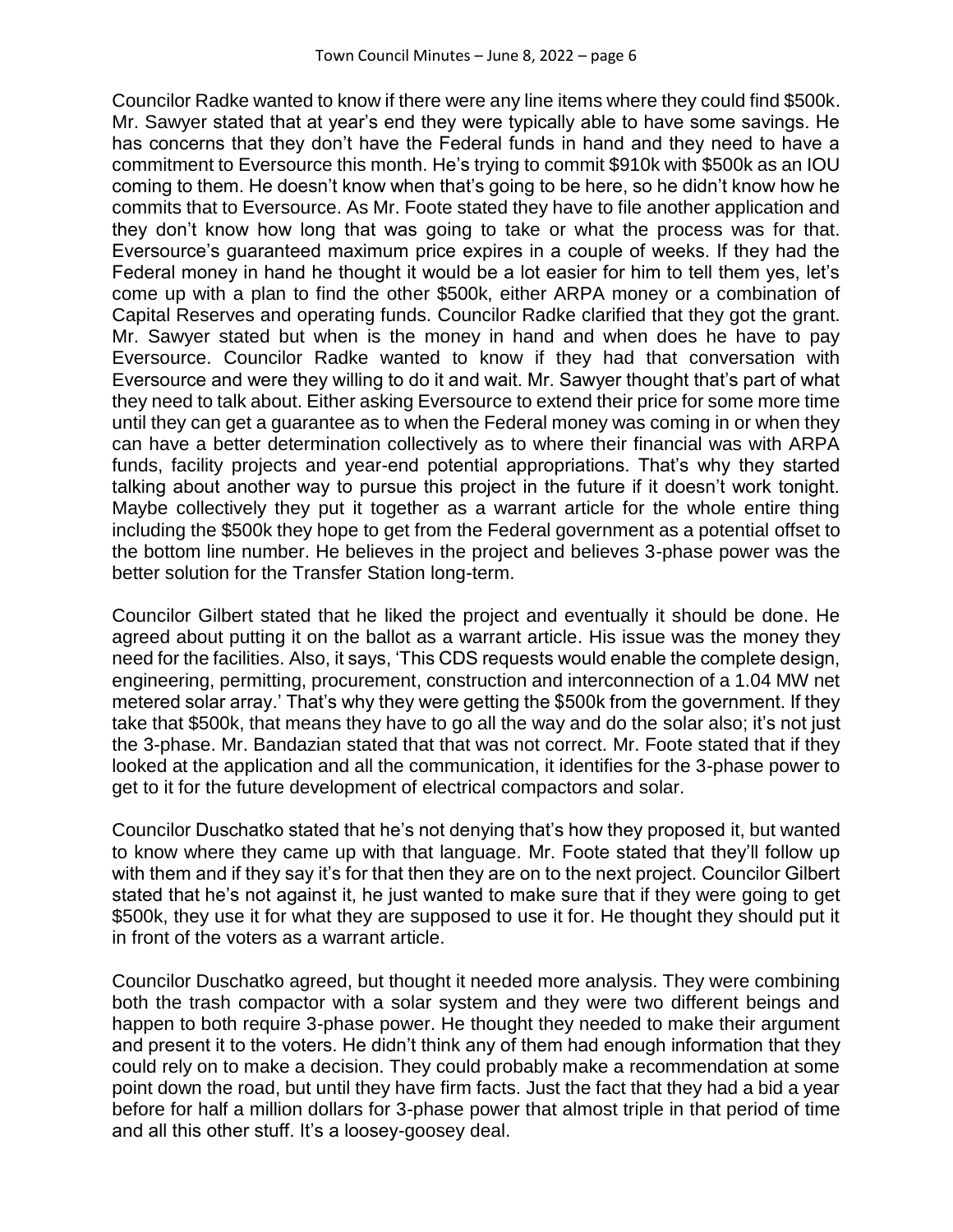Councilor Radke wanted to know the timeline with the Congressional funding. Mr. Sawyer stated that he suspects if they don't file that application in the 30 day window they would be out of the running for that and they would be turning that money back to them. Mr. Foote stated that he never had any correspondence or communication with the Department of Energy until this week. They could apply for it and put all the 'ifs', 'ands', and 'buts' and leave it loose and then at the same time have a conversation with Eversource. If that's a way to get them to November, so they could have an engineered plan for the compactors they would know exactly what that is. Maybe they let it out to bid in November before it goes on a warrant article and tell the vendors that they must hold it until the day after March vote. He knows that this was very important for the community. They are taking wasteland and converting it to something that's useful for the community. If there is somehow they can get the 3-phase power there, he thought the rest of it comes.

Councilor Bemiss thanked Mr. Bandazian because he's been working on this project for a long time and they know Mr. Foote put in a lot of time and energy. She has separated it out in her mind into two separate projects. They've got the solar, which she thought was great for the community, and then the 3-phase power and that's the part where she thought a lot of them were getting hung up on. She liked the idea of putting it out as a warrant article. Councilor Radke stated that they would lose the \$500k. Mr. Foote stated that they would apply for it and have a bunch of caveats in saying all the things that Chris Bandazian can come up with. Mr. Sawyer stated that the reason he's saying it's a warrant article was because they would be seeking probably bonding to pay for the solar installation and the 3-phase power and potentially some of the upgrades at the Transfer Station as all one project. Otherwise it would just be the vote of the Council.

Mr. Foote stated that there were a couple of different ways they could let out the solar contract. They could do strictly a purchase or lease to own and have a PPA for a couple of years.

#### **MOTION by Councilor Gilbert that the Bedford Town Council does not utilize \$500,000 of anticipated 2022 ARPA monies towards the utility extension project on Chubbuck Road. Seconded by Councilor Duschatko. Vote taken – Motion Passed – 3-3-1 – Motion Fails.**

Councilor Greazzo wanted to know if there were any other providers that would be able to install 3-phase power or did it have to be Eversource. Mr. Foote stated that Eversource solicits bids and they aren't privy to the bids they receive and that's why they guarantee a not to exceed price. They won't share that information. Councilor Greazzo wanted to know if they were able to pursue the individuals or contractors or companies that do those installations that Eversource puts out to bid. Mr. Foote responded no; he's never seen that and doesn't believe it's possible. Councilor Thomas stated that Eversource owns the transmission lines. Councilor Greazzo stated that they can do all the work themselves and then have Eversource connect it to their system. They don't have to be required to do the installation or use their chosen company. Mr. Sawyer stated that with Chubbuck Road that might be the case, but once they get into the right-of-way where it's already their lines. Councilor Greazzo stated that there is a company called Eustis Cable who does all of the PSNH and Eversource installations or repairs, so he knows there are other companies that do that work. They contract with Eversource. Eversource puts out a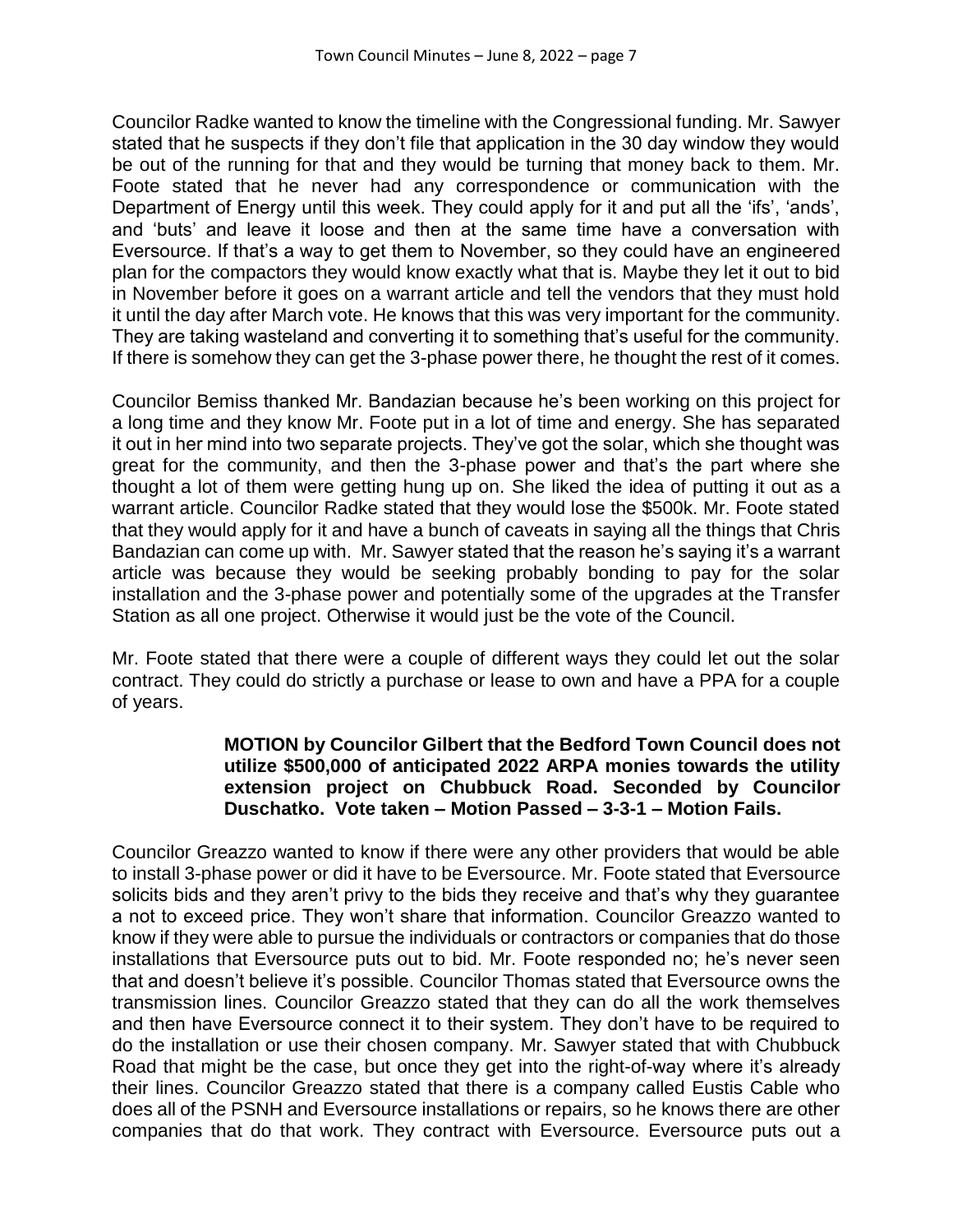proposal and somebody makes a bid and whoever gets it gets it. He wanted to know why they couldn't do the same. Mr. Foote stated that's what they were proposing. Councilor Greazzo stated that they want to go with Eversource and whatever number they give you from whoever they solicited. He wanted to know if they were assuming Eversource was going to get a better price. Mr. Foote stated that he didn't think they were allowed to make utility improvements in the Town right-of-way. They are franchised. Not only are they franchised, but Consolidated Communications also. Eustis Cable does a lot with Consolidated Communications more than they do Eversource and that was all franchised between the utility or Consolidated Communications and the contractor. Councilor Greazzo stated that he was trying to be creative on other ways to go around what Eversource might be putting in their way. They want \$1.5m now for something they said was \$500k. It seems to be a loose number. If Eversource was putting it out to bid, he was curious why they couldn't. Mr. Foote stated that it was \$400k and then it was \$1.5m and after they've done some engineering and their impact study they are at \$910k. Mr. Sawyer stated that the line along Chubbuck itself already has power lines on it. Those poles would need to be upgraded and as far as he knows that can only be done by the regulated utility. Offsite, they could hire somebody and they would connect it. Mr. Foote stated that Eversource would own that to where the yellow line ends *(he referred to the map on the screen).* They've already asked for an easement to get to that point. They would own it.

Councilor Bemiss wanted to know if Eversource had the monopoly on all power in NH. Mr. Foote clarified that it's the distribution lines. The power itself that is generated they have alternatives. As far as the distribution lines, that's 100% Eversource. Councilor Bemiss wanted to know if it would be possible to give Eversource notice that they want their money back before the deadline and then still proceed with the application with the government saying that they were going to use that money and keep it loose. Mr. Foote stated that that's basically what he inferred before. If they want him to, they will start going down both paths, but he was going to be absolutely honest and trustful with both entities. They are applying for a Federal grant and he's going to be absolutely truthful that they've got some work to do and the funding wasn't there, but they were moving towards that if they accept it. At the same time, he thought the big question was if this community could somehow collaborate with Eversource to forget the 3-phase power and have them extend their deadline until they have a better handle on it come October/November. Mr. Sawyer stated that they would need to present it as part of the budget in October and discuss it in November. Mr. Foote stated that there was a lot of work to be done and a lot of work has already been done by a lot of people over the years and if that's something that the Council truly wants them to do, they will do it.

Councilor Radke was afraid of losing the \$500k. Mr. Sawyer stated that they could try and work with Senator Shaheen's office to nail down the timeframes on commitment. Their match commitment and what this application that needs to be done in the next couple of weeks is and how much is involved in that.

Councilor Thomas stated that right now they need to commit a match so they find another \$500k, which she thought they could do at budget time. They just sold Sunset Lane, but they can't commit that money yet. It's a timing issue. Maybe if they understood that. They were going to use it; they just have a budget problem. Mr. Sawyer understood that they had until 2024 to commit the money, but he needs to get the Council something in writing that says that and he's not been able to find anything yet. It's probably dependent on the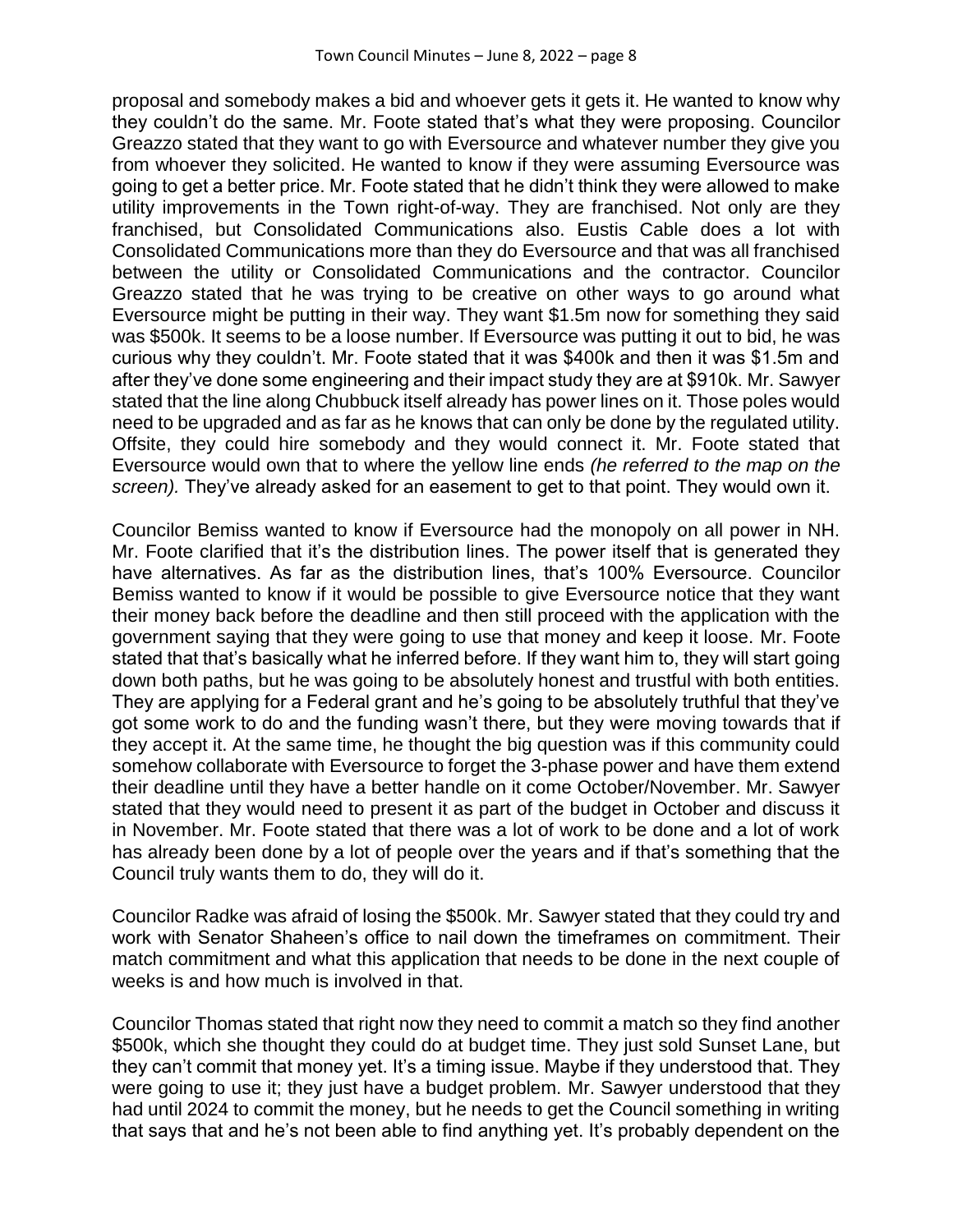Department of Energy and whatever rules and procedures they have in place that the Senators maybe don't know every single piece of that, but say 'yes', here's \$500k. But when do they get it, when do they have to have their match available, when does the project have to be completed by, all of those things. He doesn't believe they've seen that level of detail. He thought that it would come after they make the next application. Mr. Foote thought it could be as simple as they request a waiver from both entities to give them until November to get what they need. Councilor Radke thought it was worth asking. Mr. Sawyer stated that worse case the Eversource price goes up. It might go from \$910k to north of \$1m. They may also be able to hold their price for a little bit longer.

Councilor Gilbert wanted to clarify that they were going down the path of putting together a warrant article. Mr. Foote stated if that's what the Council wants. They've got a lot more work to do. Councilor Gilbert wanted to know if there was more work to do to get even to that decision. Mr. Sawyer thought the first decision was a policy decision. Does the Council want to have 3-phase power and solar at the Transfer Station ever? Do they want them pursuing this? Councilor Radke stated yes, absolutely. Councilor Thomas thought they should try to find \$500k to match that to get the 3-phase power. They have to time their warrant articles appropriately. They need an idea of what the timing is. She thought it was a great project; it's a timing issue. She thought step one was to get the funds to match the grant; get the3-phase power one way or another. They just can't do it right now, because they don't have the money. The money they have in ARPA funds they need elsewhere. Mr. Sawyer stated that leaving here tonight they would ask for their deposit money back from Eversource, they would ask them to honor the price as long as they can, and whatever pressures the community has on that, if they know anybody at Eversource, please make a phone call. They would file the application to the Department of Energy, which is required to get the \$500k that they've been promised. They would take those steps while they were working towards what a potential next decision would be. Whether it's just getting the 3-phase done sometime later in the year or pursuing a full warrant article for solar and 3-phase together.

Chairman Carter wanted to know if the whole Council was behind what Mr. Sawyer just said as their path. Councilor Duschatko said no. He's not going with a project just for 3 phase power; there's nothing there and didn't make any sense. Councilor Radke wanted to know what he meant that there's nothing there and why it wouldn't make sense. Councilor Duschatko wanted to know if she would put a power line to her house to have it sit there. Councilor Radke stated that having 3-phase power enables them to bring the compactors there. That's why she thought they needed 3-phase power, to get those compactors there. Councilor Duschatko stated that they hadn't approved those. Councilor Thomas thought in the time they were buying to come up with the \$500k hopefully they would have more direction as to where the grant was going and what their timeline was.

Mr. Sawyer stated that the risk was that it would not be a \$1m project anymore. It would be \$1.2m or \$1.4m or whatever to do the 3-phase power. Eversource gave them until now to give them the go ahead. It would be repriced for later in the year or for a future project. Chairman Carter didn't see any further discussion, so Mr. Sawyer took that as consensus to do what they talked about. They are going to ask Eversource for the return of their deposit, ask them to honor their price longer, and they are going to file the application with the Department of Energy, which would is the next step in the Federal earmarked money. They would come back to the Council later in the year with more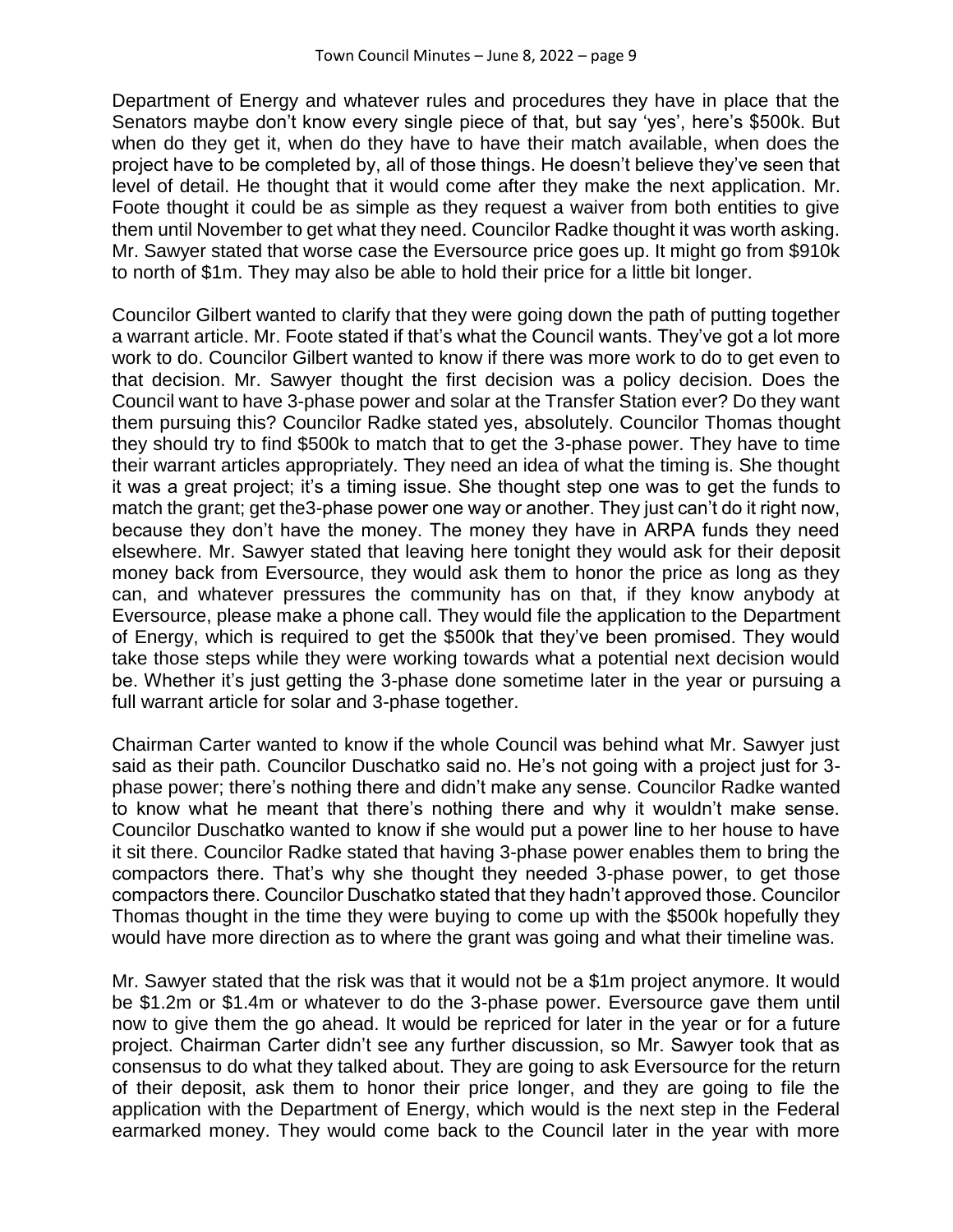information. It means a lot of work and still may end up still not being a project later this year or next year, but he thought it was a project that Public Works and Town management would be important for the community to have either as a showcase or as betterment of the community in the future.

Councilor Radke wanted to know if they were still pursuing it. They were still moving forward towards getting 3-phase there. It's not ending here. Mr. Sawyer responded no. they are going to take all those steps and may come back in the fall. It's going to cost them even more money and the Council may not have the funds available in the fall. It may not be a project in the fall either, but based on the consensus tonight they would keep moving forward. Councilor Radke stated that based on what he said earlier, they may not have the funds even now at \$910k, because he didn't know where they could get \$500k to match. Mr. Sawyer stated that he's confident if it comes down to a year-end decision that there would be money available. Between the Capital Reserves that they have for the Transfer Station and other year-end savings, they could find the money they need to do the match. The project cost might move in that timeframe and likely will move. It might be \$1.5m project six months from now. Councilor Thomas stated that they might not hold their price. Councilor Radke stated that right now it's at \$910k. She thought Mr. Sawyer's concern was he wasn't sure when they were going to get that \$500k, so in addition to the \$500k the need to match, they may need to have to find another \$500k, because they're not sure when that's coming back. Mr. Sawyer stated that it's part of his concern. Do they have cash reserves to be able to float that? Yes. As long as they have the commitment that the money is coming. Just like he doesn't have the  $2^{nd}$  year of ARPA in hand, but it's promised and coming. With the grant, they have to do more. They have to file an additional application and what is in that application, what are they asking from them and are they going to be able to produce it and are they going to be able to meet their conditions. There are a lot of what ifs. The biggest concern is the project cost may not be \$910k plus \$75k for poles six months from now. It might be \$1.5m or some other number. Year-end he could find \$500k, but maybe not \$1m and do they still want to do it at that price. Councilor Radke said that's why she says do it now. That was her vote.

Mr. Foote thought they talked about two parallel efforts. One was with Eversource and one was with the Federal government. They will see where it shakes out and what timelines are. If anyone's a grant writer he'll take any assistance he can get.

## **b. Other Old Business**

## **6. APPROVAL OF MINUTES**

**a. Public Session – May 25, 2022**

**MOTION by Councilor Thomas that the Bedford Town Council approve the minutes of the May 25, 2022 Public Session. Seconded by Councilor Gilbert. Vote taken – Motion Passed – 7-0.**

#### **7. TOWN MANAGER REPORT**

1) The filing period for candidacy for the State Primary Election and General Election is June 1-10. All those filing for office must have been registered voters by May 31.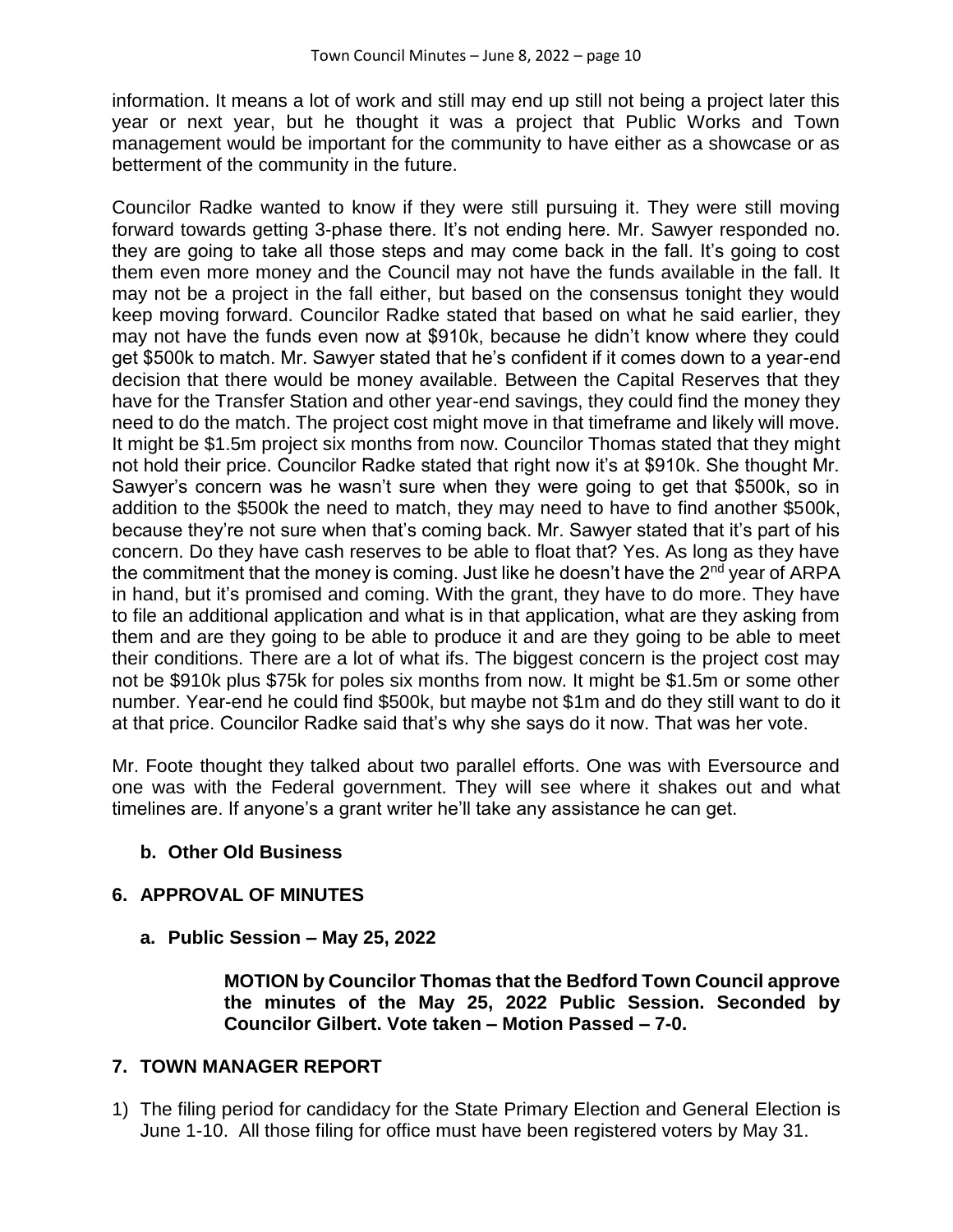- 2) Tax bills have been mailed with a July  $1<sup>st</sup>$  due date.
- 3) Summer Reading Program starts June 11<sup>th</sup>. The theme is "Oceans of Possibilities". Please see the Library Facebook or website for more information.
- 4) Library Summer Reading Kickoff Concert on Monday, June 13<sup>th</sup> at 6:30 PM, Bedford Village Common gazebo – Ben Rudnick & Friends.
- 5) Library Summer Storytime begins June 14<sup>th</sup>. Register on the Library website.
- 6) Storywalk Inky the Octopus Bedford Village Common.
- $7)$  The Bedford Farmers Market opens June 14<sup>th</sup> and continues on Tuesdays from 3-6 PM until October 11<sup>th</sup> at Murphy's Taproom parking lot, 393 Route 101.
- 8) Bedford Memorial Pool The pool is scheduled to open on Father's Day, June 19<sup>th</sup>. It's free for all those attending on opening day. Seasonal pool passes are available through the Recreation Department: single \$75, family \$125, and family with baby sitter \$145. Passes are free for those over 60 years of age.
- 9) Bedford Library Touch-A-Truck Tuesday, June 21 at 1:30 PM Kids ages 3 12 – Bedford Village Common parking lot.
- 10)June 25 Household Hazardous Waste Day, 8:30 AM 3 PM, Highway Garage, 19 Chubbuck Road.
- 11)Transfer Station Hours
	- Sunday & Monday closed
	- Tuesday 7 AM 5 PM
	- Wednesday 8:30 AM 5 PM
	- Thursday  $8:30$  AM  $-7$  PM
	- Friday  $8:30$  AM  $-5$  PM
	- Saturday  $6:30$  AM  $-3$  PM starting June 25, 2022

12)Concerts in the Park at the Bedford Village Common – Wednesday evenings at 6PM.

- June 30 Manchester Community Music School (Thursday)
- July 6 60's Invasion (show band featuring music of the 60's)
- July 13 New Leaves Duo (classic country & folk music)
- July 20 The Rampage Trio (Family friendly classic rock)
- July 27 Bel Airs (Doo wop vocal quintet)
- August 3 Amherst Town Band (New Orleans-style music)
- August 10 The Band from U.N.C.L.E. (50-60's rock & roll)

# **8. COUNCILOR COMMENTS AND COMMITTEE UPDATES**

Councilor Radke congratulated the Class of 2022 high school graduates. She congratulated DPW for their accreditation. At the Historic District Commission meeting last night they had two applications and both were approved with conditions.

Chairman Carter congratulated the graduating Class of 2022. The high school senate met and voted to add a Town Councilor to the senate. It's a non-voting member. They have two members of the School Board there. At the request of the senate they felt that a Town Councilor should be involved and he agreed. They report to the School Board, but he thought it would be nice to have them come before the Council at least once to talk about what's going on at the school. When you get them involved they go back and start working within the school system to help with composting. The Citizens Police Academy ended. He encouraged anyone to go through the course if they have the opportunity.

# **9. NON-PUBLIC – RSA 91-A:3 II (d) & (e)**